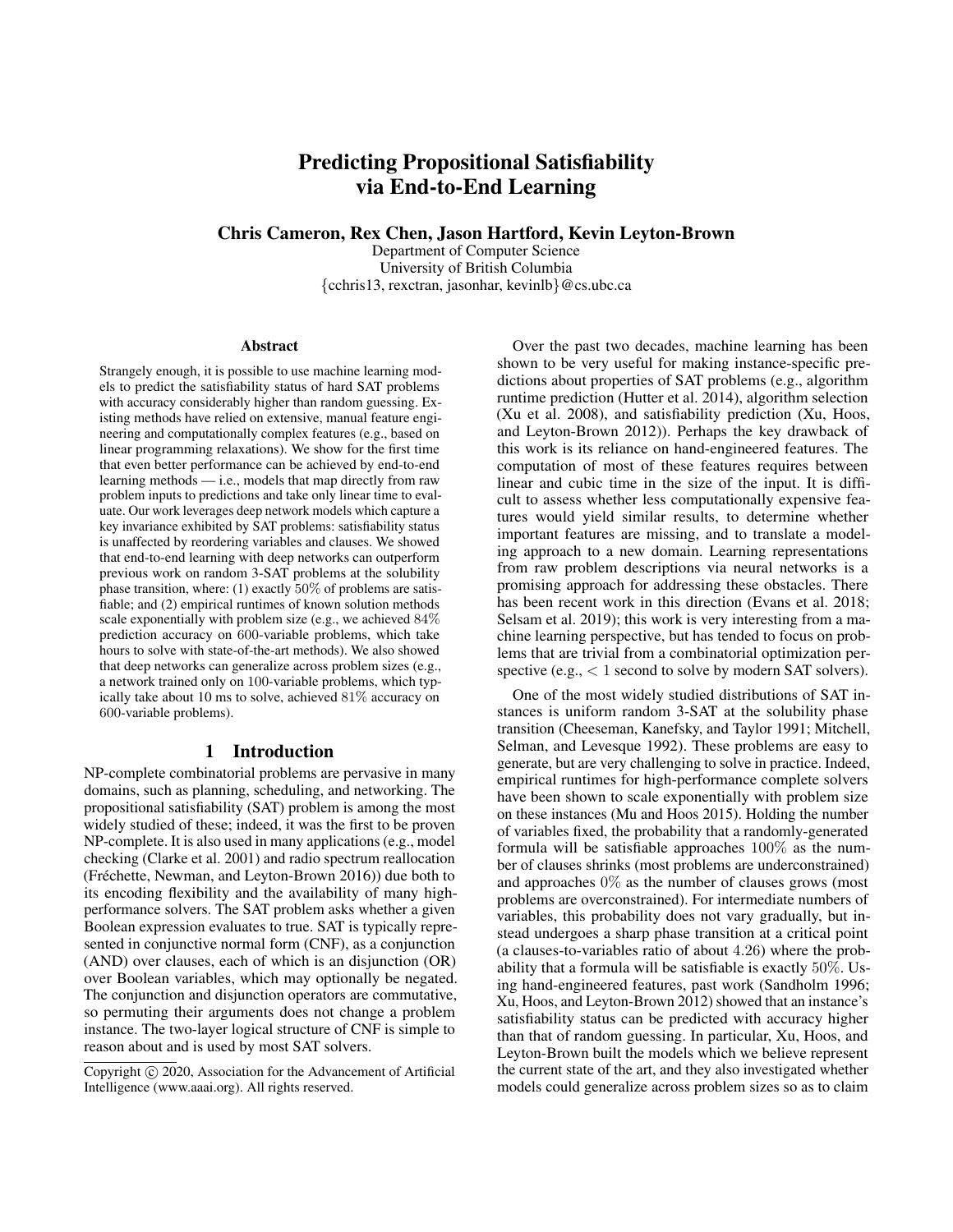to identify "asymptotic" behavior. They thus limited their models to features that preserve their meanings across problem scales (e.g., graph-theoretic properties of the constraint structure and the proximity to integrality of the solution to the linear programming relaxation of SAT, rather than e.g., the solution quality attained by a simple local search procedure in a fixed amount of time). They demonstrated that random forest models achieve classification accuracies of at least 70%, even when trained on tiny (100 variable) problems and tested on the largest problems they could solve (600 variables).

In our work, we investigate the use of end-to-end deep networks for this problem. Combinatorial problems are highly structured; changing a single variable can easily flip a formula from satisfiable to unsatisfiable. We thus believe (and will later show experimentally) that success in this domain requires identifying model architectures that capture the correct invariances. Specifically, we encode raw CNF SAT problems as permutation-invariant sparse matrices, where rows represent clauses, columns represent variables, and matrix entries represent whether or not a variable is negated. The deep network architectures we explore are invariant to column-wise and row-wise permutations of the input matrix, which produce logically equivalent problems. The architectures support arbitrary-sized problems, and both memory demands and forward pass time complexity scale linearly with the number of non-zeroes in the input matrix.

Specifically, we evaluate two different architectural approaches. The first is to compose a constant number of network layers based on trainable parameters; we use the *exchangeable architecture* of Hartford et al. (2018), since it was shown to be maximally expressive and thus generalizes all other such approaches. The second alternative is to use *message passing* networks, which repeatedly apply the same layer for any desired number of steps; we use the neural message passing implementation of Selsam et al. (2019), as it captures the correct invariances. Selsam et al.'s approach was already applied to SAT, but the focus of their work was on the much harder task of decoding satisfiable solutions. For that reason, their work only applied the architecture to small problems, which are trivial for modern SAT solvers.

We evaluated both of these neural network approaches on uniform-random 3-SAT instances at the phase transition, primarily to facilitate comparison with past work. Despite the fact that our models did not have access to hand-engineered features and that they were only able to learn linear-time computable features, we achieved substantially better performance than that of Xu, Hoos, and Leyton-Brown (2012). Specifically, we respectively achieved 78.9% and 79.1% accuracy on average across problems ranging from 100–600 variables for the exchangeable and message passing architectures, compared to 73% accuracy on average for random forests with features. On 600-variable problems (which typically take hours to solve), we achieved  $> 80\%$  accuracy with both deep learning architectures. Like Xu, Hoos, and Leyton-Brown (2012), we were able to build models that generalized to much larger problems than those upon which they were trained, even though we were unable to explicitly force learned features to preserve their meanings across problem scales. (However, in this case, the exchangeable architecture

showed a clear advantage over the message passing architecture.) For example, we achieved 81% prediction accuracy on 600-variable problems using the exchangeable architecture trained only on (very easy) 100-variable problems.

Overall, our work introduces the first example of stateof-the-art performance for the end-to-end modelling of the relationship between the solution to a combinatorial decision problem and its raw problem representation on a distribution that is challenging for modern solvers. We expect our work to be useful for the solving and modelling of SAT and other constraint satisfaction problems.

The rest of the paper begins with a survey of important related work (Section 2); then, we describe the permutationinvariant neural network architectures that we use to represent SAT instances (Section 3). We apply these architectures to predicting satisfiability (Section 4), and validate them by comparing our results to past work and evaluating their generalization across different instance sizes (Section 5). Finally, we summarize our contributions (Section 6).

## 2 Related work

Using learning to reason about NP-complete problems Over the past two decades, the combinatorial optimization community has become increasingly interested in using machine learning to make instance-specific predictions about properties of problems. Much work has focused on the problem of predicting how long a solver will take to run (Finkler and Mehlhorn 1997; Smith-Miles and Lopes 2012; Hutter et al. 2014). These methods have shown surprisingly good performance across a wide range of problems, solvers, and instance distributions. Indeed, many still find it counterintuitive that it is even possible to predict the behavior of algorithms that run in exponential time in the worst case.

Most work for learning to reason about SAT problems builds on the set of features first proposed by Nudelman et al. (2004). They generated 84 features that they considered predictive of solver performance, which they derived from known heuristics (e.g., ratio of positive to negative occurrences of clauses and per variables), tractable subclasses (e.g., proximity to Horn formulae), and other proxies for problem complexity (e.g., statistics of the solution to LP relaxations of the SAT problem, and statistics about the progress of SAT solvers over time-bounded runs). The features vary in computational complexity from trivial (e.g., the size of the problem) to expensive (e.g., the LP relaxation, which is roughly cubic).

These features have subsequently been combined with a variety of machine learning models (Xu, Hoos, and Leyton-Brown 2007), and they form the basis of the random forest models studied by Xu, Hoos, and Leyton-Brown (2012). Hutter et al. (2014) used hand-engineered features to predict per-instance runtimes; features have also been used to build algorithm portfolios, where performance can be improved by selecting different solvers on a per-instance basis (Xu et al. 2008; Lindauer et al. 2015).

Neural network representations for combinatorial problems (Selsam et al. 2019)'s work is the closest in spirit to our own. They learned a neural SAT solver that performs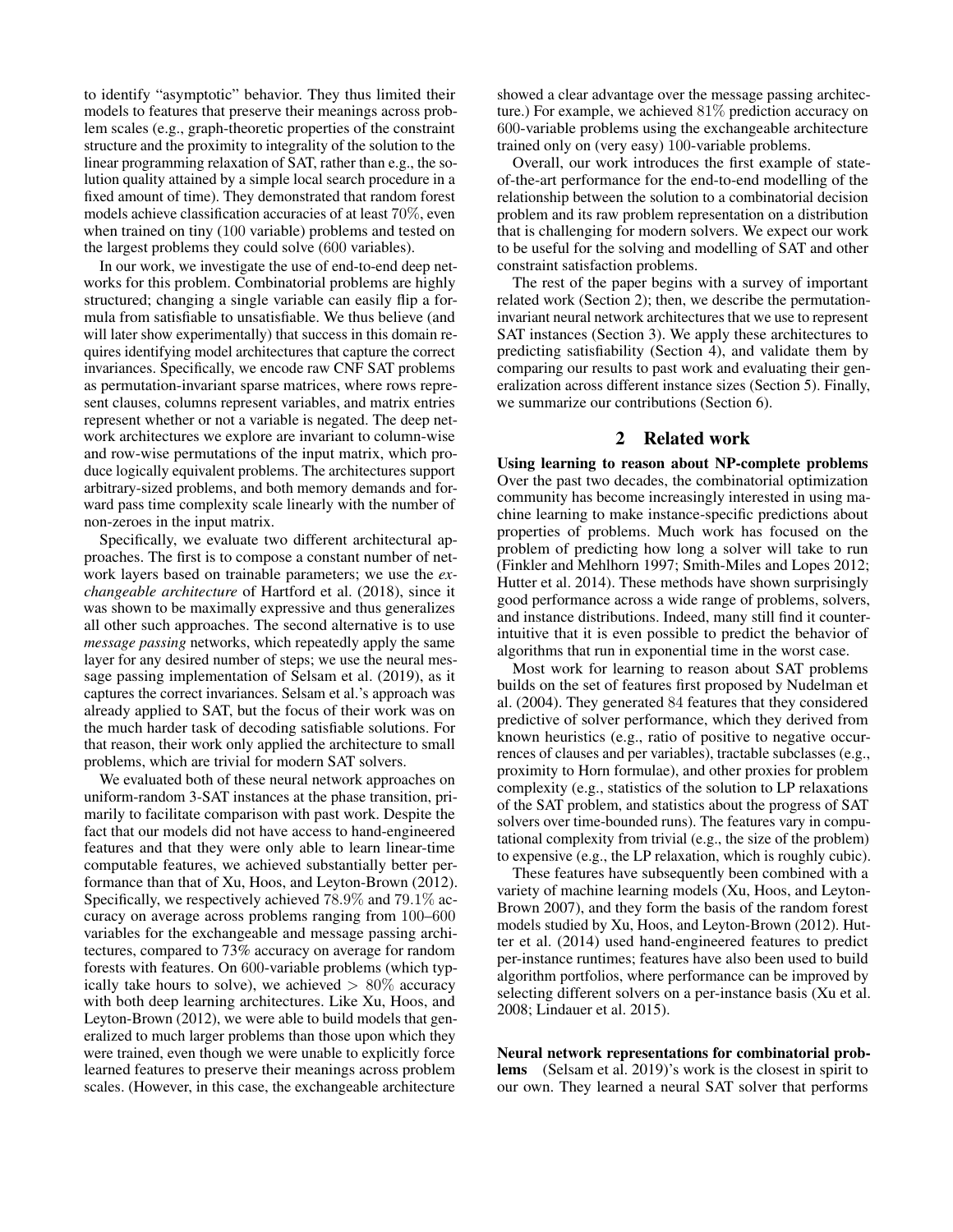"search" via neural message passing. They focus on the problem of *solving* SAT formulas, but they do so by supervising a message passing architecture with only the satisifiability status of an instance. They therefore cast the problem of determining which variables to instantiate as one of predicting the formula's satisfiability status, and refine this prediction with every recurrent iteration.

Allamanis et al. (2016) and Sekiyama and Suenaga (2018) used TreeNNs to learn end-to-end models for instancespecific predictions of propositional formulae. They considered arbitrary propositional formulae, which lack the same logical invariances of formulae in CNF, and they considered problems with at most 50 variables.

Loreggia et al. (2016) created fixed-size representations for SAT instances by converting CNF representations to  $128 \times 128$  images and applying a convolutional neural network. Although this representation is not invariant to variable or clause permutations, the resulting algorithm selector outperformed the best individual solver (but still fell far short of methods based on hand-engineered features).

Both Li, Chen, and Koltun (2018) and Selsam and Bjørner (2019) used graphical neural networks to learn heuristics for guiding SAT solvers.

Deep networks have also been used to attack a variety of combinatorial problems beyond SAT; see Bengio, Lodi, and Prouvost (2018) for a recent survey. Most notably, Evans et al. (2018) use a recurrent network for predicting logical entailment; this RNN architecture is not permutation-invariant, and it does not scale to the size of instances we considered in our own work. Prates et al. (2019) also studied predicting optimal tours in Euclidean traveling salesman problems.

Deep networks for exchangeable data A large body of recent work has studied deep network architectures for exchangeable arrays, such as sets (Zaheer et al. 2017), matrices and tensors (Hartford et al. 2018; Bloem-Reddy and Teh 2019), and graph structured data (Battaglia et al. 2018; Hamilton, Ying, and Leskovec 2017, and references therein). All of these approaches build deep network layers respecting the in- or equivariances<sup>1</sup> implied by the exchangeable array (e.g., sets are permutation-invariant, while matrices are equivariant under permutations of rows or columns), but they differ in design decisions about which representations to aggregate over, how multiple layers are composed, and which permutation-invariant functions are used to perform the aggregation.

In this paper, we explore the first two of these design dimensions. First, we use the exchangeable matrix architecture presented in Hartford et al. (2018) because it supports a natural CNF-style matrix encoding of SAT problems without requiring an intermediate graph representation. It was



Figure 1: Illustration of the exchangeable architecture.

also shown to be maximally expressive among parameter sharing-based architectures for exchangeable matrices, and thus generalizes all approaches based on parameter sharing. Second, in terms of deciding how multiple layers are composed, exchangeable layers can either be treated like standard feedforward layers and stacked (with each layer having its own trainable parameters), or the same layer can be repeatedly applied for some number of steps as with a recurrent network. The latter approach is often referred to as neural message passing<sup>2</sup> (Gilmer et al. 2017), and was used by Selsam et al. (2019) for learning to solve SAT problems; in this paper, we evaluate their NeuroSAT model on the SAT prediction problem. More expressive attention-based aggregation functions (Vaswani et al. 2017) offer the hope of further performance improvements, but their quadratic complexity makes them infeasible for problems of the size that we study.

## 3 Model architecture

**Data representation** A SAT instance with  $n$  clauses and m variables in CNF can be represented as an  $n \times m \times 2$  clausevariable tensor, where entry  $(i, j)$  is the one-hot vector  $[1, 0]$ if the *true* literal for variable i appears in clause  $j$ ,  $[0, 1]$ if the *false* literal for variable  $i$  appears in clause  $j$ , and  $[0, 0]$  otherwise. This tensor is a sparse exchangeable tensor: each clause will typically only reference a few variables (exactly three in the case of random 3-SAT), so most entries in the tensor will be the zero vector, and permuting the first two dimensions (rows or columns) will not change the SAT problem's satisfiability status.

We denote this input tensor **X** and let  $I = \{(i, j) :$ clause *i* references variable  $j$  denote an index set of the nonzero entries of **X**. The number of non-zero entries of **X** is given by  $|\mathbb{I}| = \overline{m}n$ , where  $\overline{m}$  is the average number of variables that appear in each clause. For the random 3-SAT problems that we consider in the experiments  $\bar{m} = 3$ , so  $|\mathbb{I}| = 3n$ .

Exchangeable architecture In order to predict the satisfiability of a problem, we need to map from the raw representation of the problem, **X**, to a scalar output,  $y \in [0, 1]$ , that indicates the probability of satisfiability. We achieve this in two steps that are trained jointly. First, we map each element of the raw input **X** to a D-dimensional embedding, using

<sup>&</sup>lt;sup>1</sup>A function is *equivariant* if permutations of its input only result in a corresponding permutation of its output, and is *invariant* if permutations of its input leave the output unchanged. For instance, given a permutation matrix  $\Pi$  and an input matrix  $X \in \mathbb{R}^{n \times m}$ , a function  $g: \mathbb{R}^{n \times m} \to \mathbb{R}^{n \times m}$  is equivariant iff  $g(\Pi X) = \Pi g(X)$ for all  $\Pi$  and X, and  $g : \mathbb{R}^{n \times m} \to \mathbb{R}$  is invariant iff  $g(\Pi \check{X}) =$  $g(X)$  for all  $\Pi$  and  $X$ .

 $2$ The term "message passing" refers to an aggregation step in a graph-based model, so it is sometimes also used for deep networks with separate feedforward-style layers. In this paper we limit it to the case where the same layer is applied repeatedly, analogous to the repeated application of local updates in message passing for graphical models.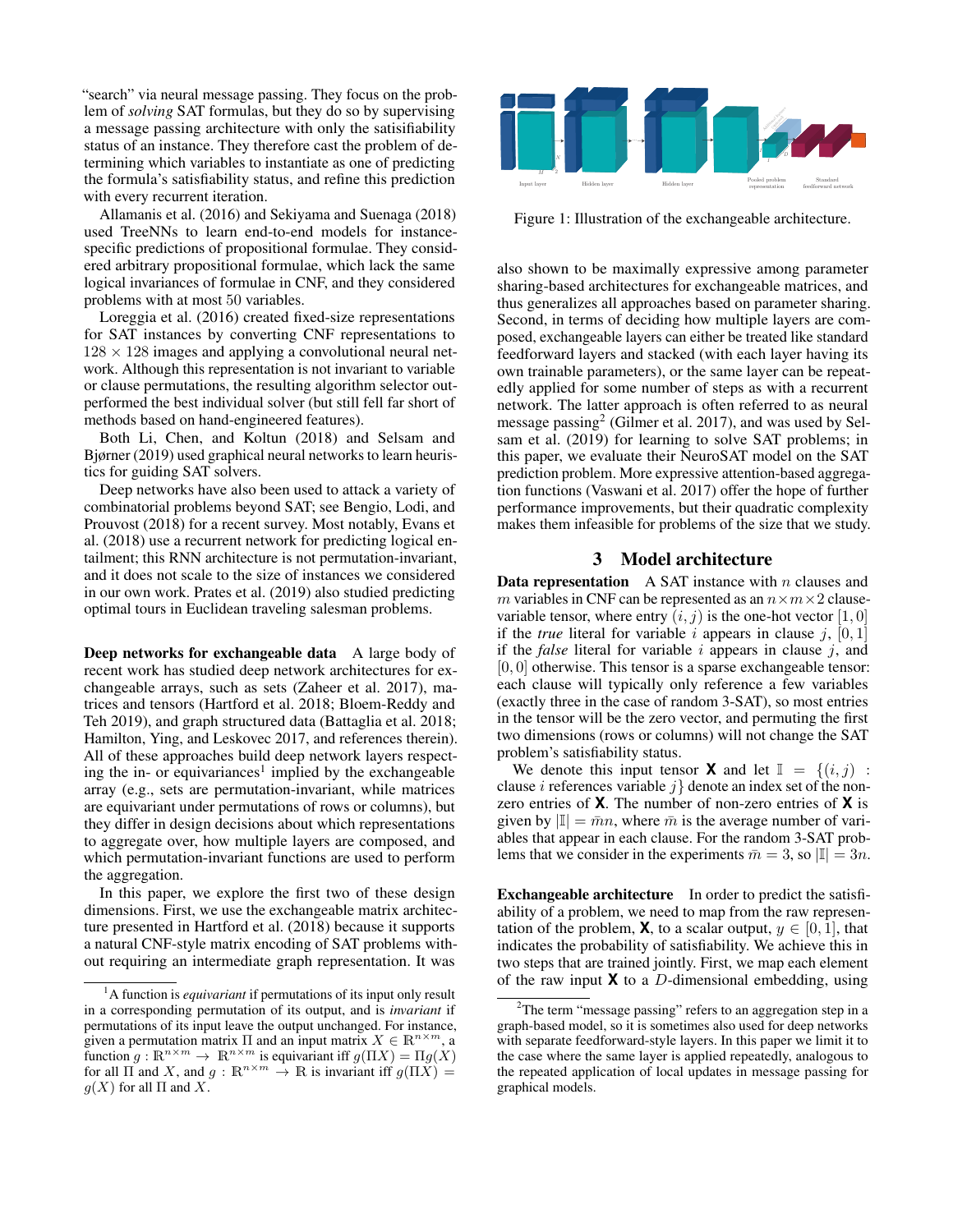a permutation-equivariant function  $\phi : \mathbb{R}^{|\mathbb{I}| \times 2} \to \mathbb{R}^{|\mathbb{I}| \times D}$ . We then pool the output of  $\phi(\mathbf{X})$  to produce a single Ddimensional representation of the SAT problem. This is fed into a second function,  $\rho : \mathbb{R}^D \to \mathbb{R}$ , which is used to predict the probability that the problem is satisfiable.

We represent  $\phi$  using a sequence of exchangeable matrix layers (Hartford et al. 2018). These layers apply to tensors  $\in \mathbb{R}^{n \times m \times k}$ ; a tensor consists of k channels of exchangeable matrices, each of which is equivariant with respect to permutations of their  $n$  rows and  $m$  columns. For any given layer, the *o*th output channel's  $(i, j)$ th entry can be computed as follows (with bias terms omitted for clarity):

$$
\begin{aligned} \mathbf{Y}_{o,i,j} &= \sigma\Bigg(\sum_{k=1}^K\bigg(\theta_1^{(k,o)}\mathbf{X}_{i,j,k}+\frac{\theta_2^{(k,o)}}{|\mathbb{C}(j)|}\sum_{i'\in\mathbb{C}(j)}\mathbf{X}_{i',j,k}\\ &+\frac{\theta_3^{(k,o)}}{|\mathbb{V}(i)|}\sum_{j'\in\mathbb{V}(i)}\mathbf{X}_{i,j',k}+\frac{\theta_4^{(k,o)}}{|\mathbb{I}|}\sum_{i',j'\in\mathbb{I}}\mathbf{X}_{i',j',k}\bigg)\Bigg), \end{aligned}
$$

where  $\sigma(\cdot)$  is a nonlinear activation function applied elementwise, **X** denotes an  $n \times m \times K$  input tensor,  $\theta_i^{(k,o)}$  are trainable weights,  $\mathbb{C}(i)$  denotes the indices of all variables referenced in clause j, and  $\mathbb{V}(i)$  denotes the indices of all clauses which contain variable i.

While the notation is complex, an exchangeable layer has a simple interpretation as a feed-forward network applied to each layer's literal representation (the terms associated with  $\theta_1$ ), as well as the respective mean-pooled representations of the associated variables ( $\theta_2$  terms), clauses ( $\theta_3$  terms), and the entire problem ( $\theta_4$  terms). The latter three terms provide the mechanism through which the network is able to share information about the assignment of literals between associated clauses and variables. By stacking multiple layers, longer chains of information propagation become possible.

The second function,  $\rho$ , acts on the pooled the output of  $\phi(X)$ . We use a standard multi-layer perceptron as follows:

$$
\hat{y} = \rho \Bigg( \frac{1}{|\mathbb{I}|} \sum_{i,j \in \mathbb{I}} \phi(\mathbf{X}_{i,j,:}); \beta \Bigg),
$$

where  $\phi(\mathbf{X}_{i,j,:})$  is a *D*-dimensional vector associated with clause *i* and variable *j*, and  $\rho$  is a multi-layer perceptron with weights  $\beta$ .

Given a dataset  $\mathcal{D} = \{(\mathbf{X}_i, y_i)\}_{i \in [1, ..., n]}$  of SAT problems,  $\mathbf{X}_i$ , and targets  $y_i \in \{0, 1\}$  indicating whether or not a given problem is satisfiable, we train both networks jointly by optimizing  $\beta$  and  $\theta$  to minimize the binary cross-entropy loss

$$
\mathcal{L}_S = \sum_{(\mathbf{X}_i, y_i) \in \mathcal{D}} -y_i \log(\sigma(\hat{y}_i)) - (1 - y_i) \log(1 - \sigma(\hat{y}_i)).
$$
  
where  $\sigma(x) = \frac{1}{1 + e^{-x}}$ .

Assignments In addition to a formula's overall satisfiability, this architecture can easily be extended to predict satisfying variable assignments. Given the representation  $\phi(X)$ , we can pool across clauses to produce variable-specific representations. Then, we can apply a third function,  $\mu : \mathbb{R}^{m \times D} \to$ 

 $\mathbb{R}^m$ , which yields the probability of each variable taking the value *true*. Again, we use a multi-layer perceptron to represent  $\mu$ ,  $\hat{v}_j = \mu \Big( \frac{1}{|\mathbb{C}(j)|} \sum_{i' \in \mathbb{C}(j)} \phi(\mathbf{X}_{i',j,:}) \Big).$ 

As before,  $\mu$  is trained in conjunction with the rest of the architecture by optimizing binary cross-entropy loss for each variable. The resulting combined loss is

$$
\mathcal{L} = \sum_{(\mathbf{X}_i, y_i, \mathbf{v}_i) \in \mathcal{D}} \Big( \mathcal{L}_S(y_i, \hat{y}_i) + \frac{1}{\|\mathbf{v}(i)\|_0} \sum_j \mathcal{L}_A(v_{i,j}, \hat{v}_{i,j}) \Big),
$$

where  $\mathcal{L}_A(\cdot, \cdot)$  is the binary cross-entropy loss function,  $v_i$  is the true vector of assignments for problem i, and  $||\mathbf{v}(i)||_0$  is the length of  $v_i$ , i.e. the number of variables in the problem.

Message passing In the exchangeable model described above, each layer has its own set of parameters. Another approach is to have all layers share the same set of parameters in a manner similar to an unrolled recurrent neural network (RNN), where each "layer" corresponds to a single recurrent step. This approach is taken by the NeuroSAT architecture.

NeuroSAT represents SAT problems as a bipartite graph with one set of vertices containing true and false literals, and the other clauses; edges denote a literal appearing in a clause. The model has two separate RNNs – one for clauses and one for literals. Each iteration involves first updating the clauses by aggregating over the neighbouring literals and applying the clause RNN, and then updating the literals by aggregating over the updated neighbouring clauses and applying the literal RNN. Each iteration can be expressed formally as

$$
(C^{(t+1)}, C_h^{(t+1)}) \leftarrow g_c([C_h^{(t)}, \sum_{i \in \mathcal{N}(C)} f_c(L_i^{(t)})])
$$

$$
(L^{(t+1)}, L_h^{(t+1)}) \leftarrow g_l([L_h^{(t)}, \sum_{i \in \mathcal{N}(L)} f_l(C_i^{(t+1)})])
$$

where  $g_c(\cdot)$  and  $g_l(\cdot)$  denote the clause and literal RNNs,  $C^t$ and  $C_h^t$  are the clause representation and recurrent hidden state (similarly for the literals),  $f_c(\cdot)$  and  $f_l(\cdot)$  are multilayer perceptrons (MLP), and  $\mathcal{N}(\cdot)$  returns the indices of the neighbours of a clause or literal.

By applying the clause and literal RNNs sequentially and using MLPs in the aggregation operation, the NeuroSAT layer introduces multiple intermediate non-linearities that make exact comparisons with the exchangeable layer impossible. Loosely, the recurrent hidden state plays the same role as the  $\theta_1$  terms, and aggregation across clauses and literals corresponds to a nonlinear version of the  $\theta_2$  and  $\theta_3$  terms.

#### 4 Experimental setup

**Data generation** To evaluate our approach, we generated uniform-random 3-SAT instances at the solubility phase transition. Following Crawford and Auton (1996), we used a clause (n) to variable (m) ratio of  $n = 4.258m +$  $58.26m^{-2/3}$  to approximate the location of the phase transition. We created 11 datasets, each with a fixed number of variables ranging from 100 to 600 variables at intervals of 50; each dataset contained 10, 000 instances, including exactly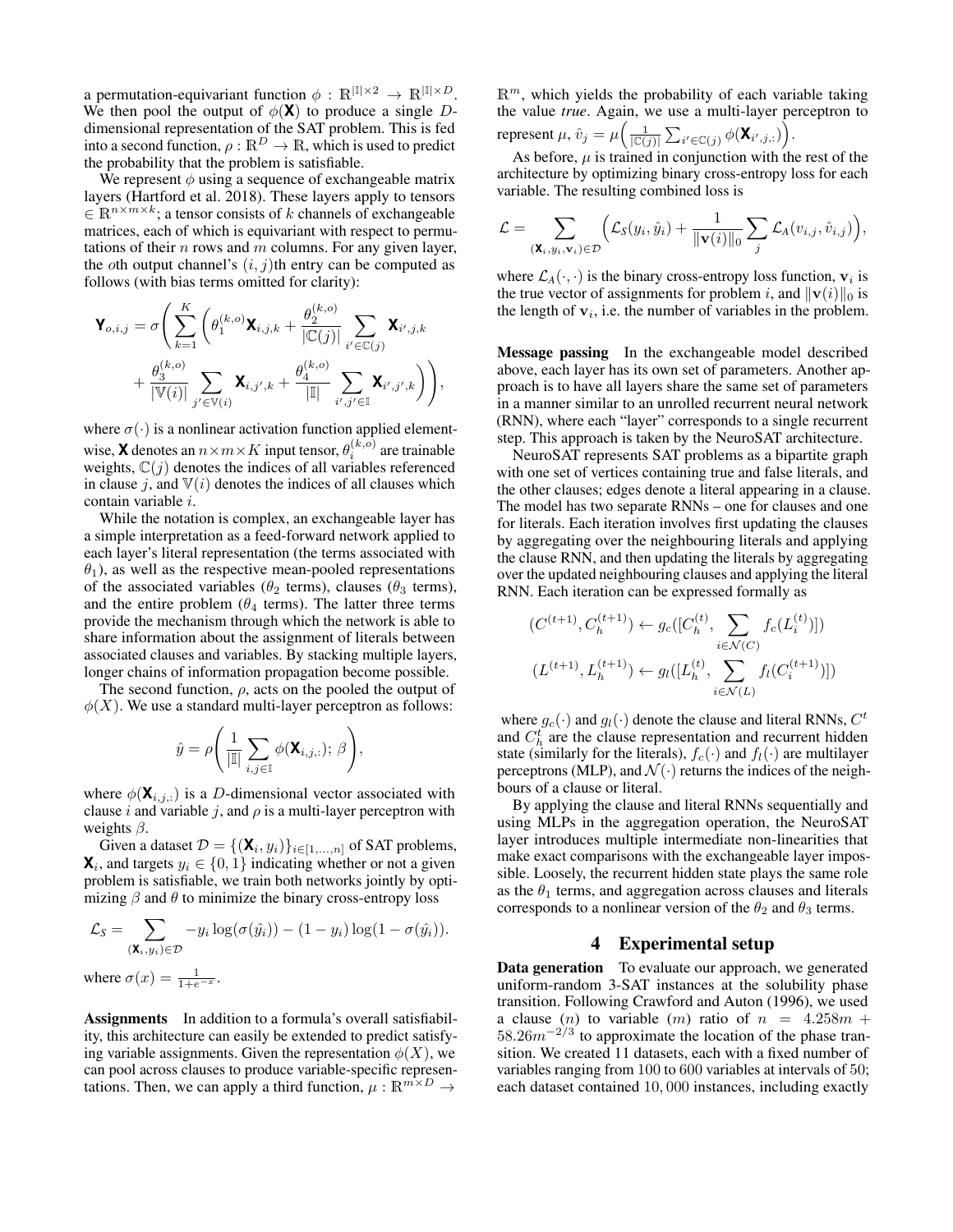5000 satisfiable instances and 5000 unsatisfiable instances.<sup>3</sup> 100-variable instances can trivially be solved by modern SAT solvers in milliseconds; 300-variable instances require several seconds; and 600-variable instances take several hours to solve.

We believe that this dataset constitutes a useful benchmark for deep models on exchangeable data. Our data generation process creates hard-to-predict problems, but with a noisefree target that offers the asymptotic potential for 100% accuracy. Indeed, training sets of arbitrary size can be generated (albeit at significant computational cost), and testing whether models generalize to unseen instance sets is easily possible because of the natural relationship between sizes.<sup>4</sup>

For our experiments, we randomly split both satisfiable and unsatisfiable problems of each instance size into training, validation, and test sets according to an 80:10:10 ratio. We report the test performance of the models which performed best on the validation set.

Network training procedure We evaluated four variants of deep network architectures: the standard exchangeable architecture and message passing NeuroSAT architecture predicting only satisfiability, and an extension to both architectures where we jointly predicted satisfying variable assignments. These variants are described in Section 3.

For the exchangeable architecture, we adapted the public implementation of exchangeable matrix layers from Hartford et al. (2018). We instantiated the permutation-equivariant portion of the exchangeable architecture as eight exchangeable matrix layers with 128 output channels, with leaky RELU as the activation function. We mapped the final layer to an output width of  $D = 64$ , which was pooled to a vector before being mapped to the output. We also experimented with inserting a hidden layer between the pooled vector and the output, but observed no significant impact on performance.

For training the exchangeable architecture, we used the Adam optimizer with a learning rate of 0.0001, and minibatches of 32 examples. Since instances can vary in size, with some being very large, we accumulated gradients for the mini-batches sequentially, back-propagating losses individually for each instance. This slowed training, but was necessary because entire mini-batches could not always be accommodated in memory.

For the the message passing network, we used Selsam et al. (2019)'s implementation in the Tensorflow framework. We used the hyperparameters of Selsam et al. (2019): a dimension of 128 for clause and variable embeddings, 3 hidden layers and a linear output layer for each of the MLPs, a scaling factor of  $10^{-10}$  for the  $\ell_2$  norm to regularize the parameters, 32 iterations of message passing for each problem, a learning rate of 0.00002 for Adam, and a clipping ratio of 0.65 for clipping gradients by global norm. To jointly predict

assignments and satisfiability, we added an additional MLP to the aggregation operation that maps literal representations to assignments for each variable, and optimize the same combined loss function described in Section 3. Like Selsam et al., we created batches of problems containing up to 12, 000 clause and literal nodes that we fed through the network at once. We selected the best-performing model with a validation set, and report test set accuracy obtained by running the model with 32 message passing iterations per problem.

Baselines To compare our results with the state of the art, we evaluated the performance of decision forests trained on the hand-engineered features used by Xu, Hoos, and Leyton-Brown (2012). We also implemented a feed-forward neural network that took as input the same hand-engineered features, to ensure that any performance differences were not driven by Xu, Hoos, and Leyton-Brown's choice of model family.

We also compared our results to two simple baselines that could be trained end-to-end. First, we considered convolutional neural networks (CNNs) to evaluate the impact of capturing permutation invariance. The input to the CNN is a dense representation of the sparse tensor described in 3. Additionally, to determine whether a simple version of permutation invariance was sufficient to achieve good performance, we also investigated a permutation-invariant nearestneighbour approach. We used the graph edit distance between variable-clause graphs to determine nearest neighbours, and predicted the satisfiability status of a new point as the satisfiability status of its nearest neighbour.

### 5 Experimental results

Prediction accuracy We evaluated prediction accuracy for the four variants of deep neural network architectures and the four baselines. For the nearest-neighbour baseline, we only considered the 100- and 200-variable datasets because of the high computational cost of computing graph edit distances; for all other approaches, we considered all 11 fixedsize datasets, as described in Section 4.

Both nearest neighbour and CNNs performed poorly. Nearest neighbour never achieved prediction accuracies above 53%, even when we used the expensive Hausdorff graph edit distance. The performance of CNNs consistently approached that of random guessing, achieving no more than 50.5% on any of the 11 datasets after 48 hours of training. We concluded that permutation-invariant architectures made a significant impact on predictive performance.

Table 1 presents the performance results for the permutation-invariant methods. Like Xu, Hoos, and Leyton-Brown (2012), we observed that prediction accuracy *increased* with instance size for the exchangeable variants of the permutation-invariant architecture. With the exchangeable model variant predicting only satisfiability, we achieved prediction accuracies between  $71\%$  and  $82\% - 1 - 7\%$ higher than random forests and  $1-8\%$  higher than the fullyconnected neural network using hand-engineered features.

Using the exchangeable model variant where satisfiability and assignments were jointly predicted, we achieved prediction accuracies between 72% and 84%, with an improvement

<sup>&</sup>lt;sup>3</sup>To confirm that we sampled instances at the phase transition, we examined the fraction of satisfiable instances that we generated; we found no evidence that it diverged significantly from 50%.

<sup>&</sup>lt;sup>4</sup>For the raw data and the full details of our data generation process, please see http://www.cs.ubc.ca/labs/beta/Projects/ End2EndSAT/.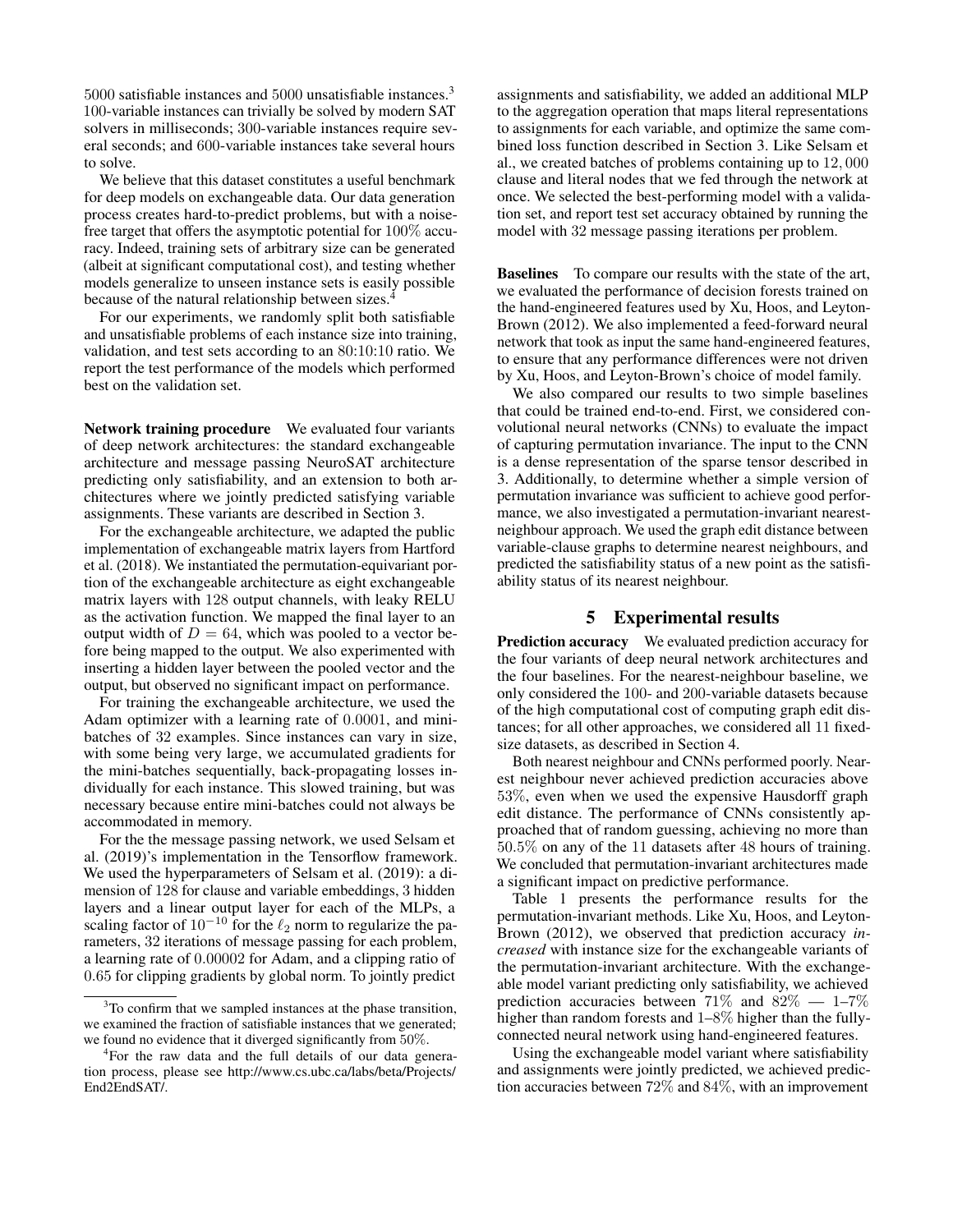|       | Hand-Engineered<br>Exchangeable |       |            | МP         |       |            |
|-------|---------------------------------|-------|------------|------------|-------|------------|
| #Vars | RF                              | NΝ    | <b>SAT</b> | $+A$ ssign | SAT   | $+$ Assign |
| 100   | 0.702                           | 0.704 | 0.712      | 0.726      | 0.675 | 0.751      |
| 150   | 0.712                           | 0.714 | 0.731      | 0.745      | 0.778 | 0.771      |
| 200   | 0.734                           | 0.718 | 0.760      | 0.772      | 0.767 | 0.781      |
| 250   | 0.703                           | 0.723 | 0.776      | 0.800      | 0.758 | 0.788      |
| 300   | 0.744                           | 0.725 | 0.789      | 0.800      | 0.758 | 0.788      |
| 350   | 0.734                           | 0.730 | 0.787      | 0.809      | 0.834 | 0.812      |
| 400   | 0.711                           | 0.710 | 0.765      | 0.790      | 0.777 | 0.781      |
| 450   | 0.700                           | 0.710 | 0.788      | 0.789      | 0.774 | 0.803      |
| 500   | 0.773                           | 0.778 | 0.800      | 0.809      | 0.791 | 0.795      |
| 550   | 0.756                           | 0.761 | 0.804      | 0.810      | 0.789 | 0.813      |
| 600   | 0.813                           | 0.810 | 0.811      | 0.837      | 0.816 | 0.818      |

Table 1: Comparison of prediction accuracy for satisfiability in the epoch with the lowest validation error. RF denotes random forests; NN, the standard feed-forward network; Exchangeable, the standard exchangeable network; and MP, the message passing model of Selsam et al. (2019). SAT denotes the permutation-invariant model variants trained to predict satisfiability; +Assigns, the permutation-invariant model variants trained to predict satisfiability and satisfying assignments. Boldface indicates the best-performance.

in the model by an additional  $1-2\%$  across all datasets. We achieved similar levels of performance with message passing architectures, achieving prediction accuracies usually between 75% and 83%, however accuracies were roughly uncorrelated with instance size. Using the message passing variant where satisfiability and assignments were jointly predicted, we achieved an additional 1.6% accuracy on average. Averaged across all datasets, the exchangeable and message passing architectures with assignments respectively achieved 78.9% and 79.1% prediction accuracy. Neither architecture was better than the other on more than 6/11 of the instance sets. In terms of prediction accuracy when testing on the same instance sizes used for training, we believe there is no reason to hold a preference between the exchangeable and message passing architectures.

Running time Permutation-invariant neural networks are far more expensive to train than the random forest baseline, requiring at least 40 hours of training time and 500 MB of GPU memory (for exchangeable networks; message passing is more expensive, requiring 0.6 to 3.3 GB per instance). However, evaluating this class of models requires only time linear in the size of the input, whereas the hand-engineered features upon which the random forest models depend have roughly cubic time complexity. This asymptotic difference is not overwhelmed by constants: at the input sizes we investigated, exchangeable models are faster to evaluate by several orders of magnitude, as shown in Figure 2.We note that this difference might make such models particularly attractive for constructing algorithm portfolios, where time saved on feature computation can be reallocated to solving problems.

Generalizing across sizes To verify that permutationinvariant models are able to capture general structural properties of the given SAT instances rather than simply memoriz-



Figure 2: Average running times per instance as size varies for the exchangeable architecture and hand-engineered features. Note the log scale on the y-axis.

| #Vars | RF-100 | Exch-100 MP-100 |       |
|-------|--------|-----------------|-------|
| 150   | 0.695  | 0.758           | 0.734 |
| 200   | 0.695  | 0.759           | 0.704 |
| 250   | 0.654  | 0.776           | 0.722 |
| 300   | 0.711  | 0.780           | 0.729 |
| 350   | 0.705  | 0.791           | 0.725 |
| 400   | 0.681  | 0.756           | 0.711 |
| 450   | 0.692  | 0.778           | 0.699 |
| 500   | 0.716  | 0.777           | 0.686 |
| 550   | 0.722  | 0.768           | 0.669 |
| 600   | 0.739  | 0.809           | 0.683 |

Table 2: Comparison of satisfiability prediction accuracy achieved by testing a model trained on 100-variable instances on other datasets. RF-100 denotes the random forests trained on 100 variables and tested on other sizes; Exchangeable-100, the exchangeable network trained to predict satisfiability and assignments on 100 variables, and tested on other sizes; and MP-100, the message passing model of Selsam et al. (2019) trained on 100 variables and tested on other sizes. Boldface indicates the best-performing approach for each dataset.

ing instances at particular sizes, we evaluated the prediction accuracy of networks trained on 100-variable instances using all of the other datasets. Our results, along with analogous results for random forests, are shown in Table 2.

With the exchangeable architecture trained on 100-variable instances, we achieved nearly undiminished performance and definitively outperformed random forests on all instance sizes. Notably, the model trained on trivial 100-variable instances achieved 81% accuracy on hard 600-variable instances. We again observed the increase in prediction accuracy with instance size reported by Xu, Hoos, and Leyton-Brown.

Prediction accuracy for message passing was usually between 68–74%. We note that this range is similar to the prediction accuracy achieved when testing message passing on 100-variable instances. By comparison, considering models trained on 100-variable instances, the performance of the message passing model did not generalize as well as the exchangeable architecture, which achieved better performance on all instance sizes. In fact, we observed that the accuracy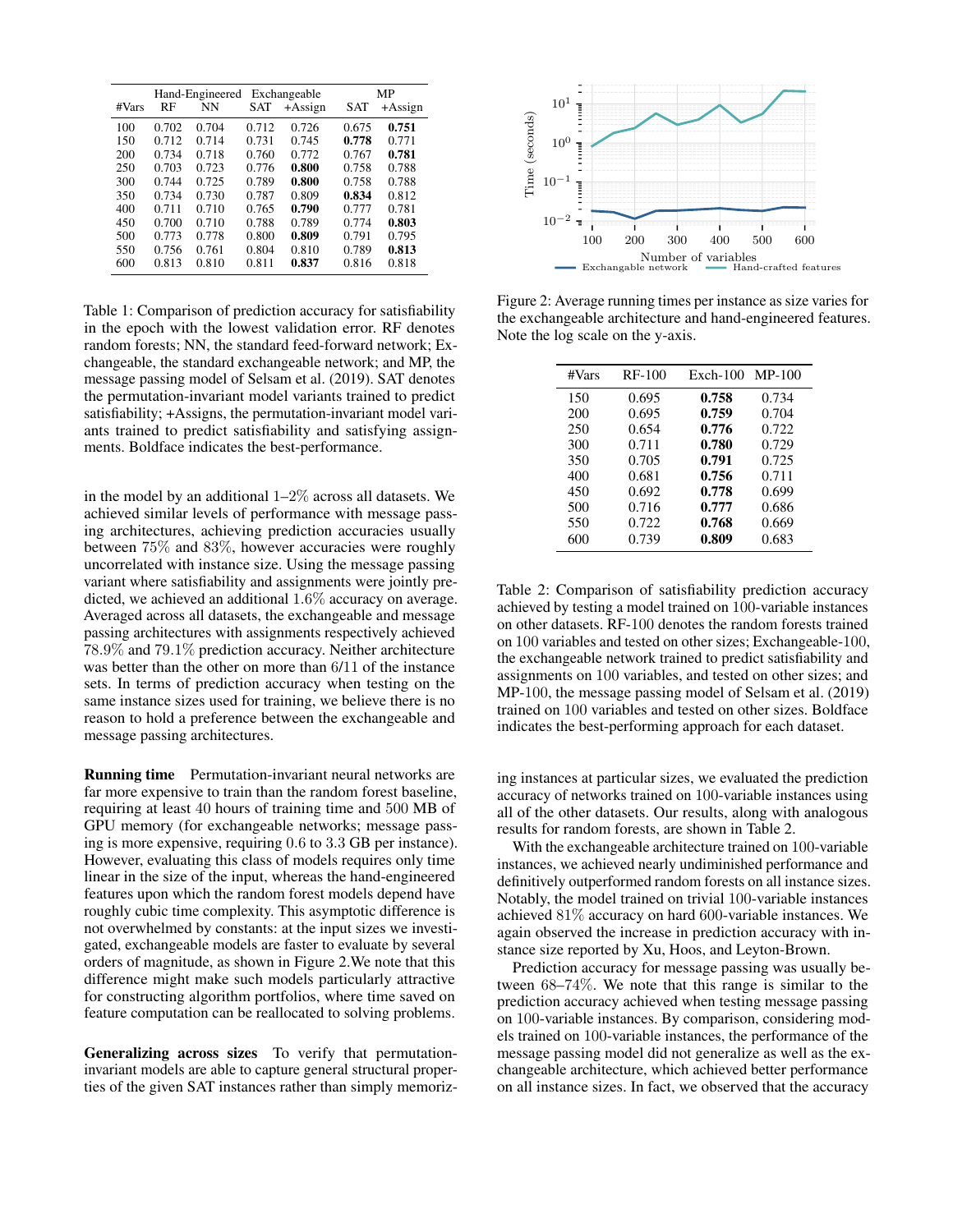

Figure 3: In the space of problem embeddings in the exchangeable architecture, orange lines show paths through towards the SAT portion of the space as clauses are removed from an UNSAT instance, with the thicker line showing the average path. The original 64-dimensional space is projected down to the first two principal components of a model trained on the 300-variable dataset.

of message passing decreased with instance size, and that the exchangeable architecture achieved 12% better accuracy for the biggest instance sizes (550 and 600 variables).

Overall, the exchangeable architecture and message passing achieved comparable performance when trained on the same distribution. However, based on their superior generalization performance and lower memory requirements, we recommend exchangeable models over message passing for predicting satisfiability.

SAT invariances Visualizing the embedding space provides a way to verify that the exchangeable architecture performed as desired. We used the following observation to examine its behaviour as instances were modified: the more clauses are removed from any unsatisfiable instance, the greater the chance that it will become satisfiable, since removing a clause can never reduce the solution space. Taking a random instance predicted to be unsatisfiable by the network, we iteratively removed randomly-selected clauses. At every step, we recorded the network's pooled representation of the instance. A projection of the paths from 20 independently sampled trajectories is shown in Figure 3. As clauses were removed, the representation of the instance shifted from the portion of the space associated with unsatisfiable instances to the portion associated with satisfiable instances. The predicted probability of satisfiability also increased, as expected.

Variance in latent space We explored the variance in the exchangeable architecture's latent space as problem size changed. Figure 4 shows the distributions from the final exchangeable layer for the exchangeable architecture projected down to the first principal component for both satisfiable and unsatisfiable instances in four different-sized datasets. We observe a clear trend of variance decreasing with problem size. Certain functions on random graphs converge as  $n \to \infty$  (e.g., the size of the maximum clique in Erdos-Renyi graphs). We conjecture that the neural networks are learning a function that concentrates with increasing problem size.



Figure 4: Comparison of variance in problem embeddings of the exchangeable architecture as instance size increases. The original 64-dimensional space is projected down to the first principal component based on models trained with 300 variables. For each size, a kernel density function is fit for UNSAT and SAT problems.

## 6 Conclusions and future work

This paper is the first to study end-to-end learning of the satisfiability status of empirically challenging SAT problems based on their CNF representations, with direct applicability to other combinatorial problems with permutation-invariant structures. We showed that both deep exchangeable and neural message passing models achieved state-of-the-art prediction performance on random 3-SAT problems at the phase transition, consistently outperforming models based on sophisticated hand-engineered features that have been central to machine learning in SAT for over a decade. These models also have a clear computational advantage over handengineered feature-based models: for 600-variable problems, a forward pass of the exchangeable architecture was more than two orders of magnitude faster than computing handengineered features. We also showed out-of-sample generalization to much larger instance sizes at nearly undiminished levels of accuracy. Indeed, the exchangeable network architecture trained on 100-variable instances (milliseconds to solve) achieved performance on 600-variable instances (hours to solve) which was on par with that of hand-engineered featurebased models trained on 600-variable instances! We observed no clear difference between exchangeable networks and message passing in terms of generalization to new SAT instances of the same size used for training, but observed that exchangeable networks were considerably better at generalizing to new SAT instances of larger size.

We are currently investigating the extent to which the predictability of SAT from raw instances depends on the choice of SAT distribution. Early results indicate significant variance in prediction performance across distributions. Further study is needed to understand which properties of empirically hard SAT distributions relate to predictability.

### Acknowledgements

This work leveraged compute resources provided by Compute Canada, CFI, BCKDF, and NVIDIA; it was funded by an NSERC Discovery Grant, a DND/NSERC Discovery Grant Supplement, a CIFAR Canada AI Research Chair (Alberta Machine Intelligence Institute), and DARPA award FA8750- 19-2-0222, CFDA #12.910 (Air Force Research Laboratory).